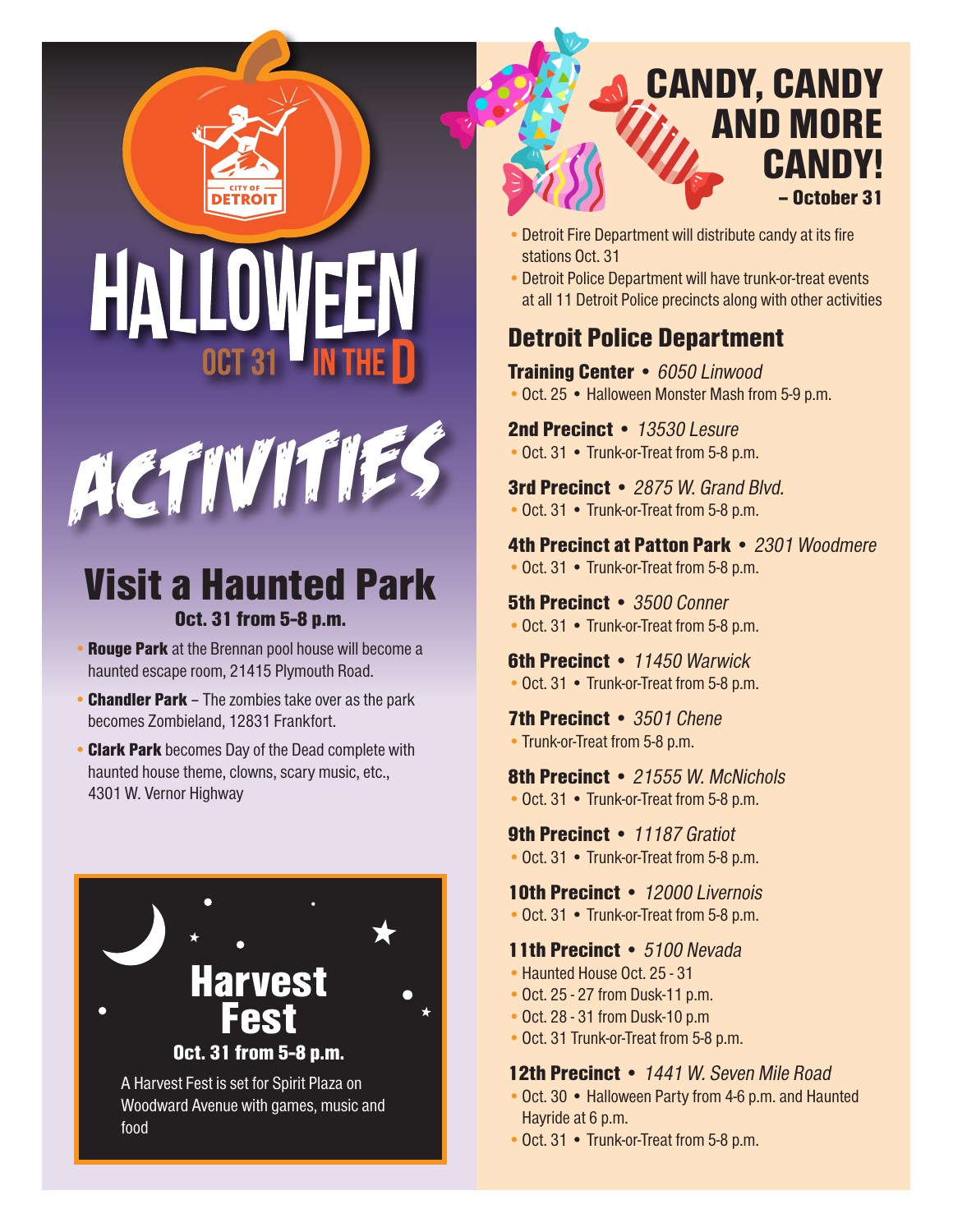# DDOT Takes its Scary Tricks on the Road

October 31

The popular haunted DDOT Bus will be stationed at the Detroit Police 10th Precinct, 12000 Livernois, joined by the roving Ghost Busters.

### Recreation Centers to Host Activities Various Dates

The Parks & Recreation Department is planning a variety of activities for children and teens at ten recreation centers on Oct. 31. Activities include Pumpkin Plunge, haunted house, costume party, and carnival. Go to **halloweeninthed.org** for details.

## Family Fun Day: Halloween Edition (sponsored by DTE) October 26 @ 1 - 5 pm

#### Beacon Park, 1901 Grand River, Detroit 48226

Make-n-take activities, hayrides and costume parade. Free Admission. Food and drink available for purchase.

# PAL-oween (sponsored by Detroit PAL)

Sunday, Oct. 27 @ 2 – 5 p.m.

#### The Corner Ballpark presented by Adient, 1680 Michigan Ave., Detroit 48216

Advance registration required at https://pal-oween.eventbrite.com





**Systemp Corporation** 









 $\langle \overline{\textbf{M}} \rangle$  Marathon<br> **MARATHON** Petroleum Company<sub>LP</sub>

Power Lighting and Technical Services Adamo Group Capital Park Partnership Gray Woods Management LLC Miller, Canfield, Paddock, and Stone PLC Secure Door LLC Versalift Midwest UAW Region1-A Cap